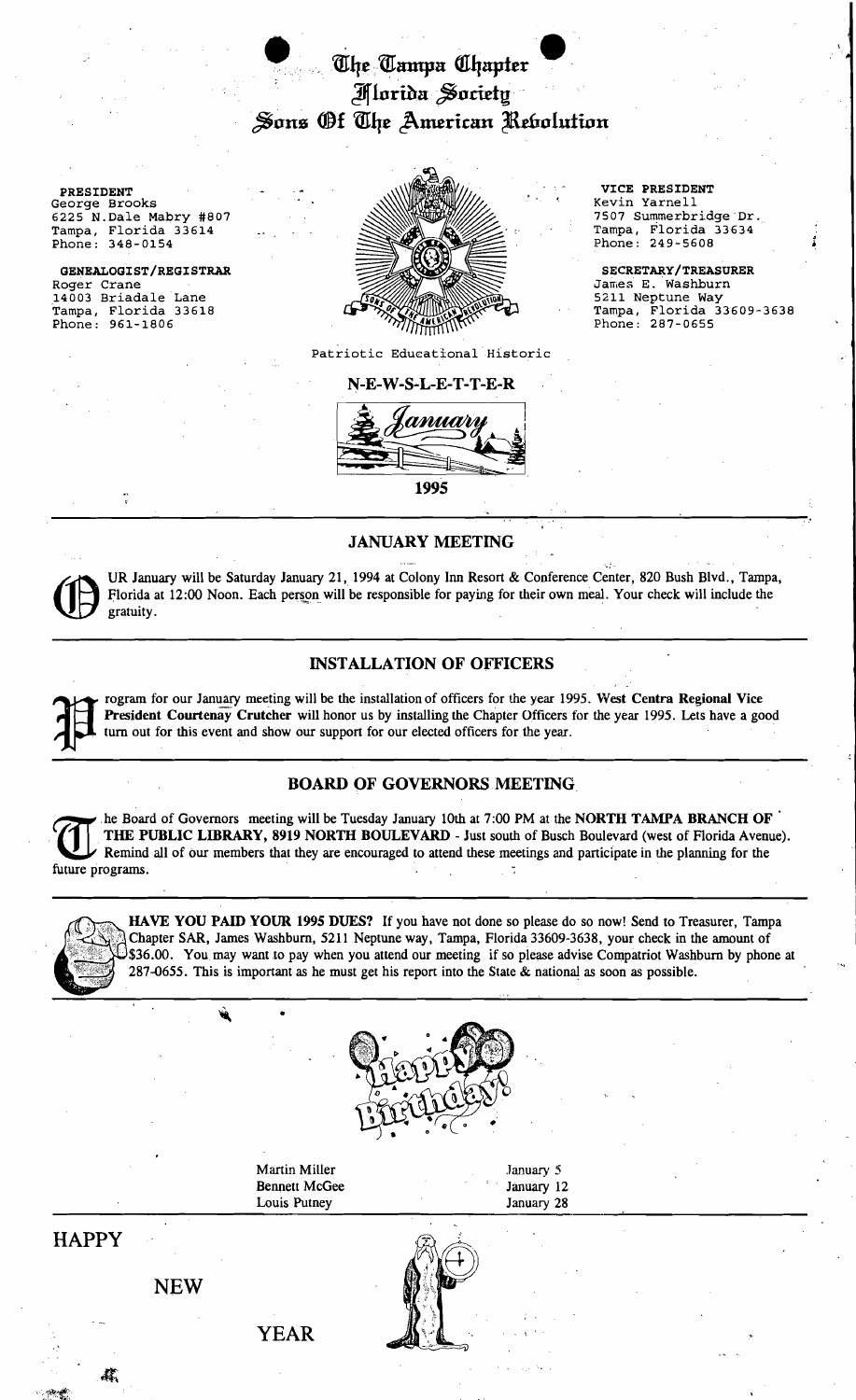#### **TAMPA CHAPTER SAR**

#### MINUTES OF THE REGULAR MEETING HELD DECEMBER 17, 1994 AT THE COLONY HOTEL & CONFERENCE CENTER, EAST BUSH BOULEVARD, TAMFA, FLORIDA

President George Brooks Called the meeting to order at 1205 PM

In the absence of Chaplain Larry Huntley, Jim Washburn gave the invocation.

Compatriot Martin Miller led in the pledge of Allegiance to the flag.

President Brooks led in the SAR pledge.

He then introduced the guests; Mrs. Fimi Richie, Douglas Washburn and his son Woody. The Speaker for the meeting was Linda Flowers who was more formally introduced before her presentation by Vice President Kevin Yarnell.

The Minutes of the last meeting accepted as published in the December Newsletter.

Secretary Washburn called attention to the recent issue of the Florida Patriot, First, he noted that the Florida Patriot was the winner of the Graham T. Smallwood, Jr. Newsletter Award for the best of all the State Societies' newsletter. Then he Spoke of the matters noted in FLSSAR President Stan Evans' "The Presidents Corner".

- 1. The need for more Chapters to present more flag certificates so that the FLSSAR might Qualify for the Admiral Furlong Award at the National Congress in 1995.
- 2. That Chapters have more work to do in connection with the World War II Commemorative Community Committee, President Brooks said That he intended to contact each Chapter member to inquire if the member as a Veteran of WWII.
- 3. That recruiting efforts continue to try to increase membership in the SAR and particularly the FLSSAR.
- 4. That the FLSSAR has the Patriot Index Committee to assist in the effort of National to compile an Index of "each
	- patriot ancestor to the members have been traced to without duplication". A complete article on the Patriot Index Project is also published in the Patriot. Considerable number of comments were made regarding the intent of this current indexing effort as compared to and "Index" which was published a few years ago.

Jim called attention to the information at the back of the Patriot regarding the next FLSSR BOM meeting to be held in Ocala on January 27 and 28 and urged Chapter members to attend. President Brooks said he intended to attend.

As Treasurer, Jim announced that as of the BOG meeting on December 7th, the Chapter had for the year to that date:

| $\frac{7}{2}$ income  | \$690.00  |
|-----------------------|-----------|
| <b>Expenses</b>       | 804.00    |
| Net Expense           | 114.00    |
| $1/1/94$ Balance      | 1370:00   |
| 12/7/94 Balance<br>A. | \$1256.00 |
|                       |           |

There was also on hand \$324.00 of National and State 1995 Dues for a total bank balance of \$1,580.00.

 $z \in \mathbb{C}$  is

The financial report was accepted as read:

President Brooks 'reported that Barry Rich had been following up on the project of the Chapter obtaining seedling from trees of historical importance and planting them in the local parks etc. with and accompanying plaque identifying our Chapter as the donor. Barry has found that the people he contacted like the idea of the trees but did not like the idea of the plaque. President Brooks said that he intended to contact some other authorities who might be favorably inclined to both tree and plaque. Ted Dickerson commented that Lowery Park in Tampa had trees with plaques.

George said that he had obtained at least temporary employment and it appeared that he would be able to serve as Chapter President in 1995. However he said that his doctors were paying close attention to a health problem which had developed. He wanted the Chapter to be aware of his possible capability of being able to serve as President for the full year 1995.

He also commented on the "sign project" if which he is a committee of one. This has been reported on in previous meetings too. The hold-up at the moment is still getting an appropriate Revolutionary War type painting, which his mother is working on, to put on the sign. All aspects of the project are on go.

Following lunch Vice President Kevin Yarnell introduced Linda Flowers who is an instructor at Tampa Catholic, as is he, to present a program on the "The Silent Revolution" in literature. She diagramed the development of literature over many years and particularly n the 1800s, "The Age of Reason". Primarily this development followed the growth away from the authoritarianism of the past and into the Age of Realism and into Naturalism, and Existentialism.

Miss Flowers brought to the meeting from her own collection of old books some "collectors items" the oldest of which did go back to 1822. While not going back to the Revolutionary period, these still were excellent examples early printing and not only of the written word but also pictures of individuals and scenes too.  $\mathcal{L}$ 

She was presented with the Chapter's Certificate of Appreciation for her program. President Brooks announced the date of the next BOG meeting would be on January 10th (Tuesday), 7 PM at the N. Boulevard Library and the next meeting January 21st. FRGS HULL-PROTECTION